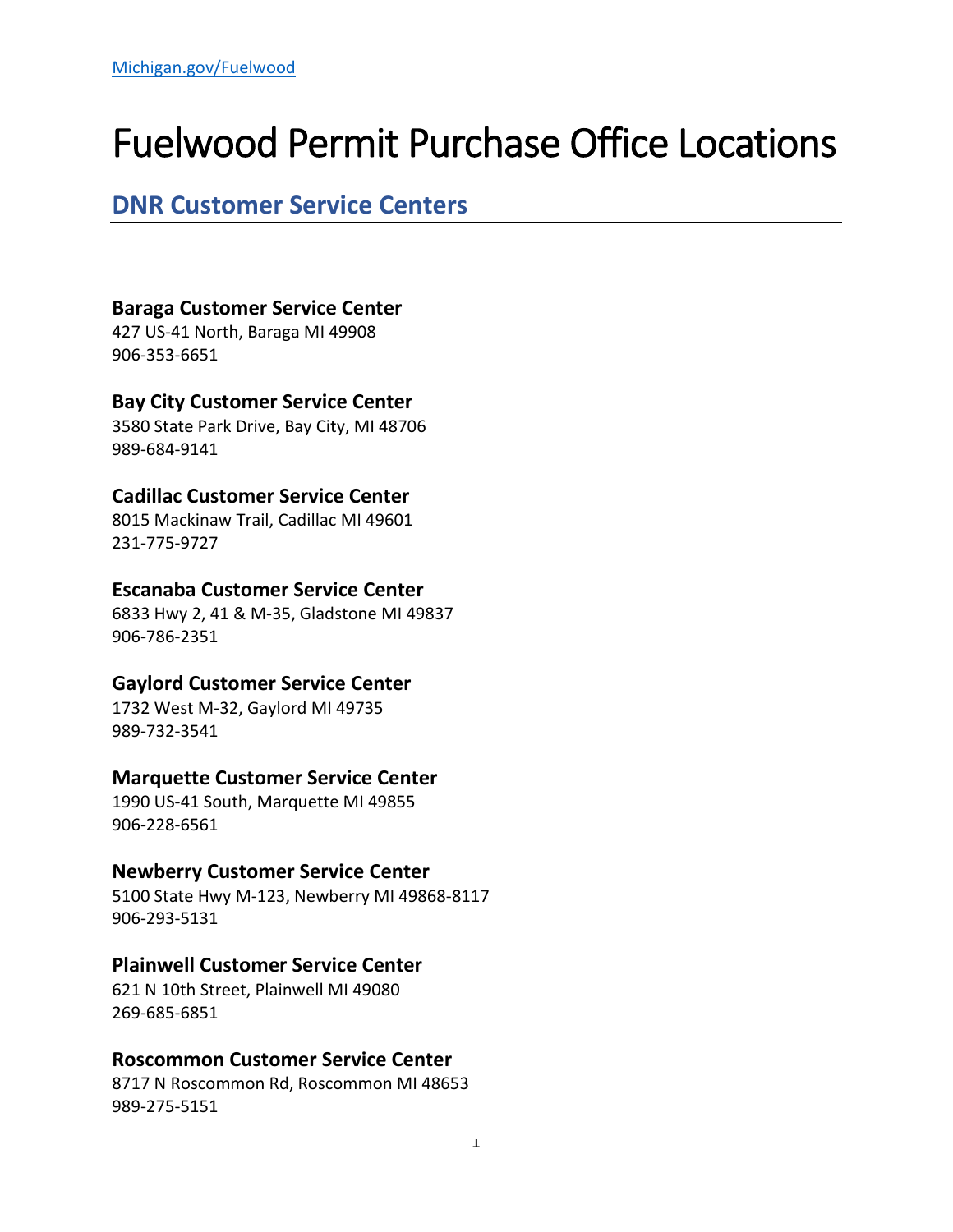#### **Sault Ste Marie Customer Service Center**

Box 798, 4131 S. M-129 Sault Ste Marie MI 49783 906-635-5281

#### **Traverse City Customer Service Center**

2122 South M-37, Traverse City MI 49685 231-922-5280

# **DNR Forest Management Units**

DNR Forest Management Unit offices have limited hours of operation. Please call the office to check on hours before arriving.

#### **Atlanta Forest Management Unit**

13501 M-33, Atlanta MI 49709 989-785-4251

#### **Baraga Forest Management Unit**

427 US-41 North, Baraga MI 49908 906-353-6651

#### **Cadillac Forest Management Unit**

8015 Mackinaw Trail, Cadillac MI 49601 231-775-9727

#### **Crystal Falls Forest Management Unit**

1420 US-2 West, Crystal Falls MI 49920 906-875-6622

#### **Escanaba Forest Management Unit**

6833 Hwy 2, 41 & M-35, Gladstone MI 49837 906-786-2354

#### **Gaylord Forest Management Unit**

1732 West M-32, Gaylord MI 49735 989-732-3541

#### **Gladwin Forest Management Unit**

801 N Silverleaf, Gladwin MI 48624 989-426-9205